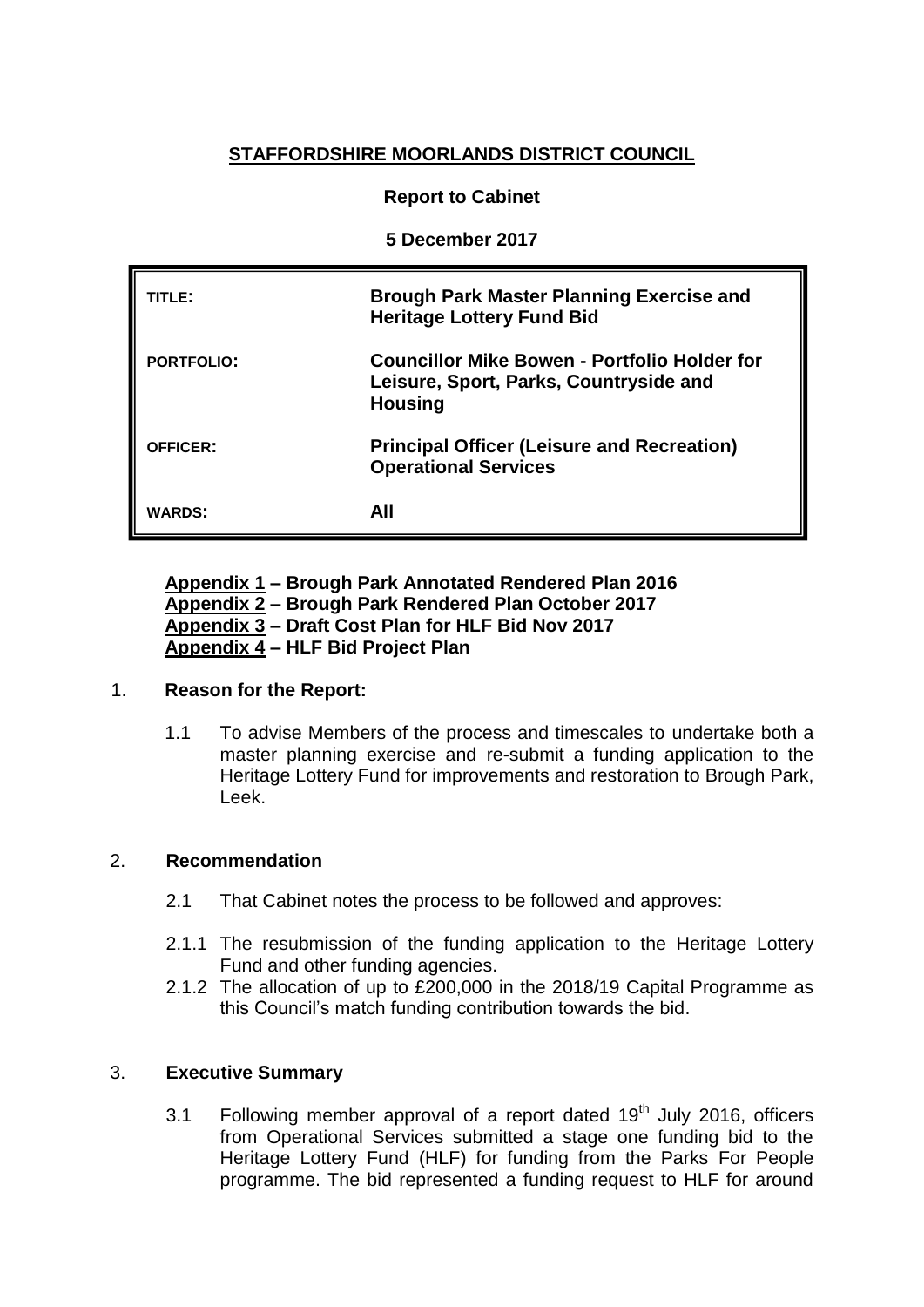£2.5M against a project to improve park facilities and undertake restoration works estimated at £3.37M. At the time of the submission, Members approved a cash contribution of up to £600,000 towards the cost of the project in support the funding application. The bid was to support various heritage restoration improvements to Brough Park including a new cafe, horticultural improvements, children's play facilities, improvements to the Park lake, staffing and activity programmes.

Unfortunately the bid was unsuccessful, and the Council was notified in January 2017 of this year. Following an internal review of the bid, council officers met with representatives of the Heritage Lottery Fund for formal feedback. The feedback from HLF now presents an opportunity to submit a second and revised application with some amendments based on advice from the Heritage Lottery Fund.

To support the resubmission, officers are undertaking a master planning exercise (including proposals to reinstate and replicate some of the park's original heritage) that will set out wider improvements to the park to provide a framework and plan for future capital works.

# 4. **How this report links to Corporate Priorities**

4.1 This report links to Aim 1 in the Corporate Plan 2015-19, "To help create a safer and healthier environment for our communities to live and work". It particularly focuses on the key priority for the "provision of sports facilities and leisure opportunities focused upon improving health".

### 5. **Options and Analysis**

- 5.1 With the HLF Parks For People funding programme still receiving applications, the opportunity exists to bid for funding from HLF to support the required improvements for Brough Park.
- 5.2 Not to resubmit. Not recommended, as this would limit the ability of the Council, due to financial constraints, to bear the full cost of all the emerging and required capital improvements for Brough Park.

## 6. **Implications**

### 6.1 Community Safety - (Crime and Disorder Act 1998)

Making improvements to Brough Park supports the current work and strategy of the Staffordshire Moorlands Community Safety Partnership and through design helps to alleviate issues of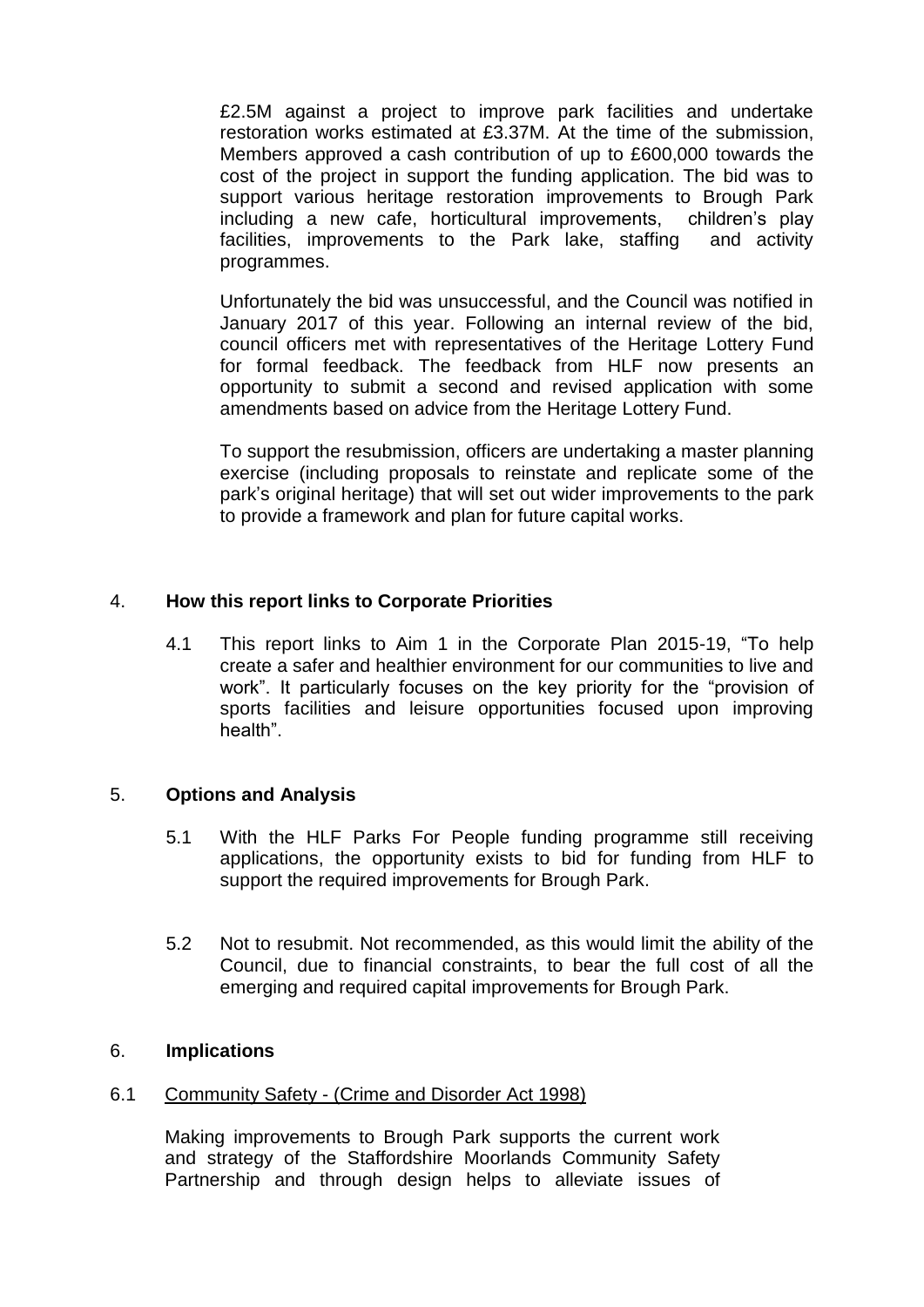antisocial behaviour.

# 6.2 Workforce

None.

## 6.3 Equality and Diversity/Equality Impact Assessment

This report has been prepared in accordance with the Council's Equality and Diversity Policies and has no Equity and Diversity implications. Should a bid be successful, an essential component of the project will be ensuring access to the park for all sections of the community.

## 6.4 Financial Considerations

Costs of producing the funding bid can be contained within existing revenue budgets. Subject to approval a sum of up to £200,000 from the Council's 2018/19 capital programme will be required to act as leverage funding to support a funding application to the Heritage Lottery Fund and other funding agencies.

There is a potential future cost liability to the Council from not pursuing a Heritage Lottery Fund and other similar applications. Future capital costs for essential works and improvements within Brough Park are estimated, at this stage, at around £340,000 over the next 5 years. Capital expenditure will be necessary at some point over this period to undertake de-silting of the Lake, landscaping, trees works, paths and children's play facilities for quality improvement, environmental and health and safety reasons. Further details are contained in the main body of this report.

6.5 Legal

None.

### 6.6 Sustainability

A sustainability assessment will be undertaken when preparing the bid both in terms of lifespan of the proposed capital works and maintenance requirements over the life course of the project.

### 6.7 Internal and External Consultation

Developments to Brough Park will involve community and stakeholder consultation.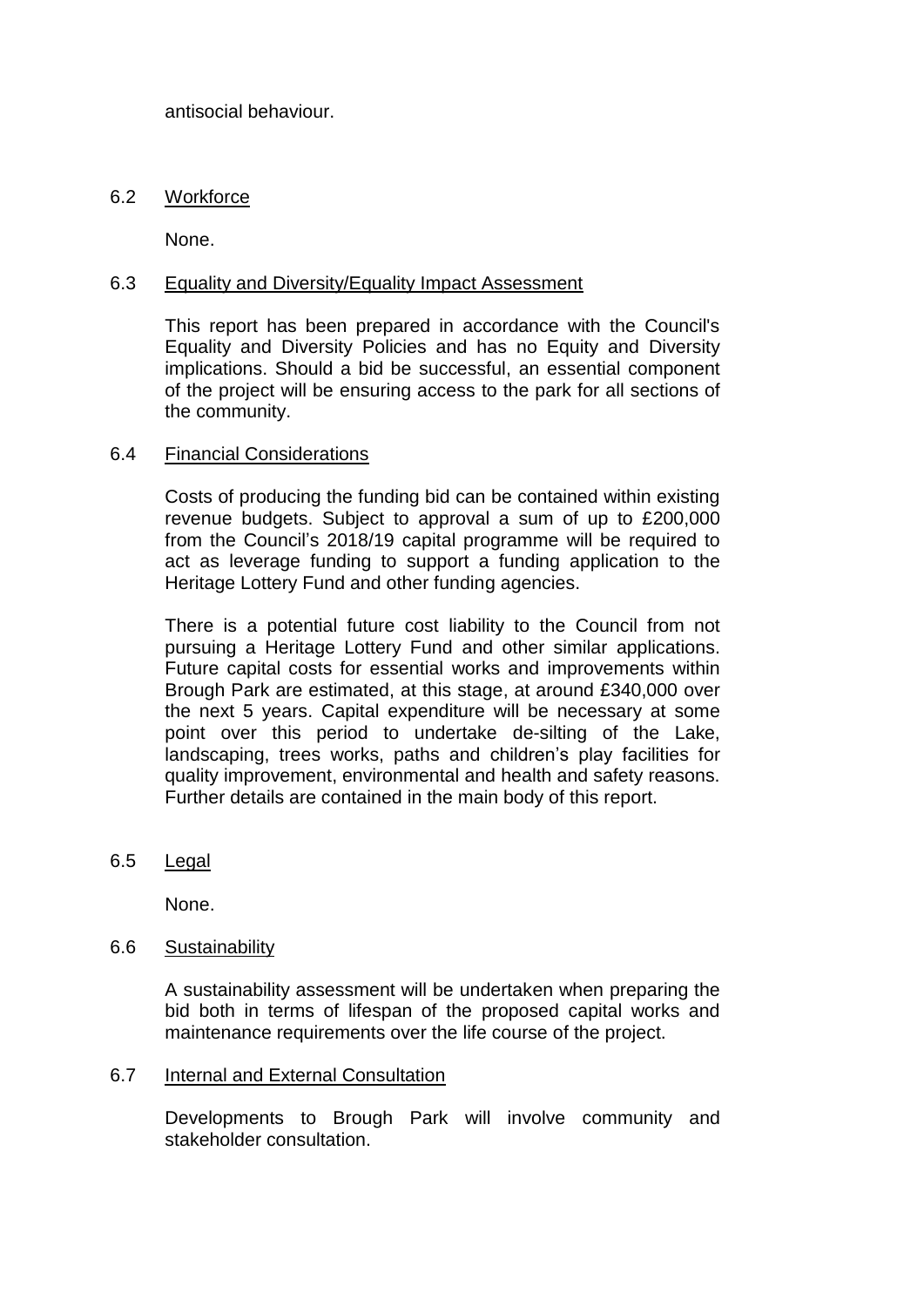## 6.8 Risk Assessment

Key risks are associated with this report relate in the main to the future cost to the Council of not pursuing with the HLF application.

## **Keith Parker Head of Operational Services**

**Background Papers Location Contact Details** 

David Stock (Principal Officer -Leisure & Recreation). [David.stock@highpeak.gov.uk](mailto:David.stock@highpeak.gov.uk) 01538 395400 EXT. 4063

# 7.0 **Background and Detail**

7.1 Following Member approval of a report  $19<sup>th</sup>$  July 2016, officers from Operational Services submitted a stage one funding bid to the Heritage Lottery fund (HLF) for funding from the Parks for People programme. The bid represented a funding request to HLF for around £2.5M against a project to improve park facilities and undertake restoration works estimated at £3.37M. At the time of the submission, Members approved a cash contribution of up to £600,000 to underwrite the application which translated in practice to a sum of £415,000 in support the funding bid. The bid was to support various heritage restoration improvements to Brough Park including a new cafe, horticultural improvements, children's play facilities, improvements to the park lake, staffing and activity programmes.

Unfortunately the bid was unsuccessful, and the Council was notified in January 2017 of this year. Appendix (1) provides the indicative lay out of what Brough Park would have looked like should the first bid been successful.

Following an internal review of the bid, council officers met with representatives of the Heritage Lottery Fund for formal feedback. The feedback from HLF, now presents an opportunity to submit a second and revised application, with some amendments, based on advice from the Heritage Lottery Fund.

To support the resubmission officers are also undertaking a master planning exercise to set out wider improvements to the park, to provide a vision and framework for future capital works.

- 7.2 In light of the feed back from the Heritage Lottery Fund and the emerging wider maintenance and investment needs for the park, Council officers are following through in parallel on two key tasks:-
	- 1) Developing a revised masterplan for the park to revive, modernise and build on current facilities and services that will include the heritage restoration elements.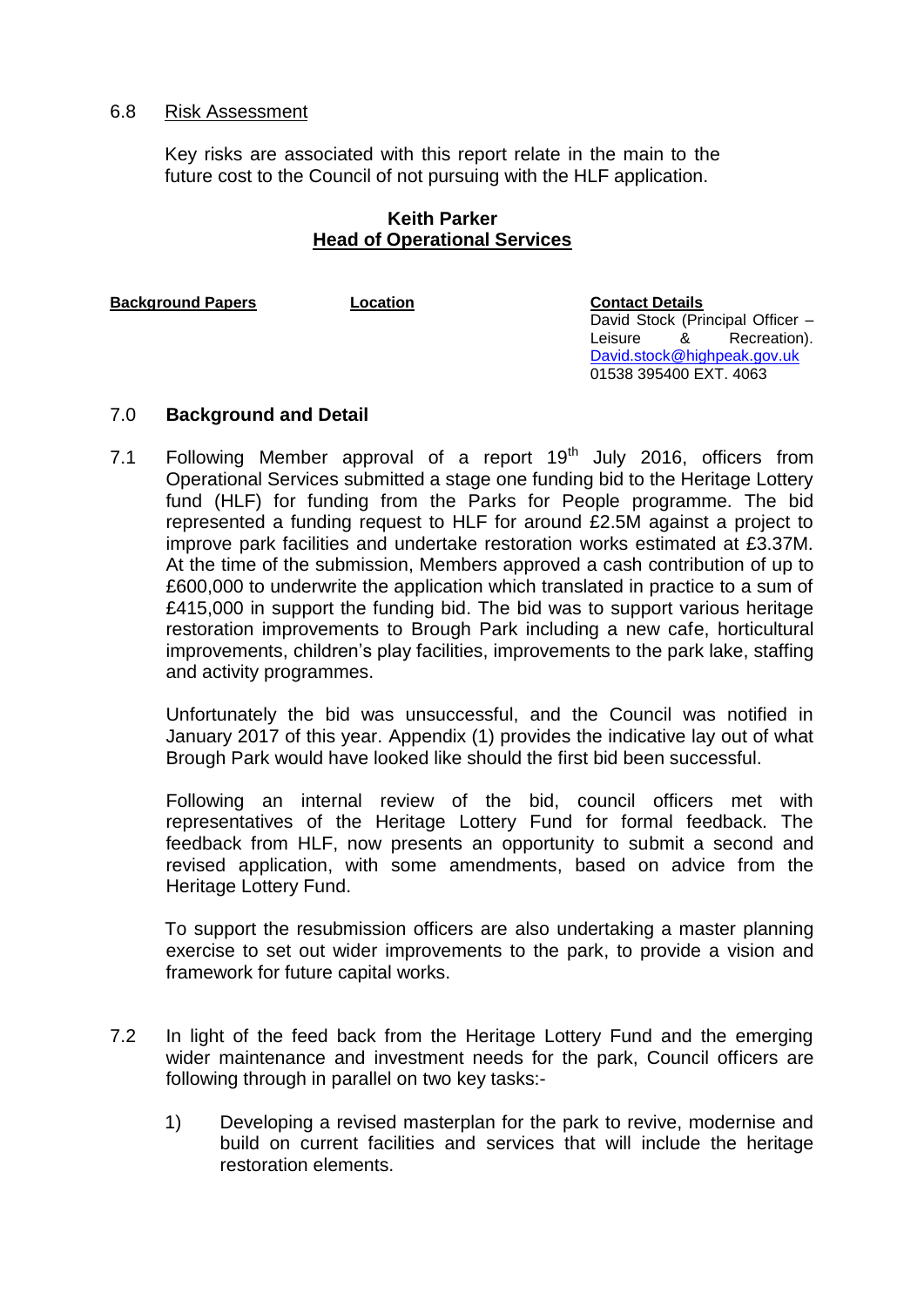- 2) Remodelling the first funding bid to the Heritage Lottery Fund with a view to submitting a new application in February 2018 that will focus on works to reinstate the parks natural heritage. If successful the application will fund the heritage restoration components of the wider master plan.
- 7.3 Discussions with Heritage Lottery staff in feedback sessions, from the first submission identified the areas of the first bid they felt required further work, namely:
	- a) There was insufficient information about the component cost and work schedule for improving the lake and some other bid elements;
	- b) The principle of using HLF funding to construct a new cafe / visitor centre and skate park was not fully compatible with the funding criteria;
	- c) The "Heritage Value" of Brough Park was not fully conveyed in the first bid sufficient enough to make the case for funding;
	- d) Further work was required in developing (and uncovering) the natural heritage elements of the park.

The second submission will take account of all the feedback and demonstrate that the funding from the Heritage Lottery Fund will be targeted at the heritage restoration elements of the park, as part of a wider master plan to both highlight the park's heritage and encourage more people to utilise Brough Park.

7.4 The wider masterplan will be produced in consultation with stakeholders and the local community to include (in addition to the heritage restoration elements) improvements to landscaping, access, childrens play facilities, wheeled sports facilities, horticulture, and potentially café / retail opportunities.

The future cost of delivering the wider master plan improvements and the heritage restoration could be in excess of £2.5m, but will provide a framework and business case for raising the required capital from appropriate mixed funding sources (HLF, Sport England, Government grants etc.) to undertake the required works.

As part of the ongoing masterplan process, a funding plan and funding matrix will be designed to indicate where each element of the park's improvements could be funded from.

Appendix (2) provides the indicative layout of the park in zones to indicate the mixed usage opportunities for the park to take advantage of the existing infrastructure and topography of the park. The plan shows a heritage and landscaped zone, an activity zone and an entertainments / events space. This will provide the starting point for master planning discussions with key staff and stakeholders to enable more detailing of the improvements and facilities required to transform the park.

The revised Heritage Lottery Funding bid will be scaled down from the previous bid to a project cost of circa £1.1M with a focus for HLF funding to support the material heritage elements of the park (Lake, paths, horticulture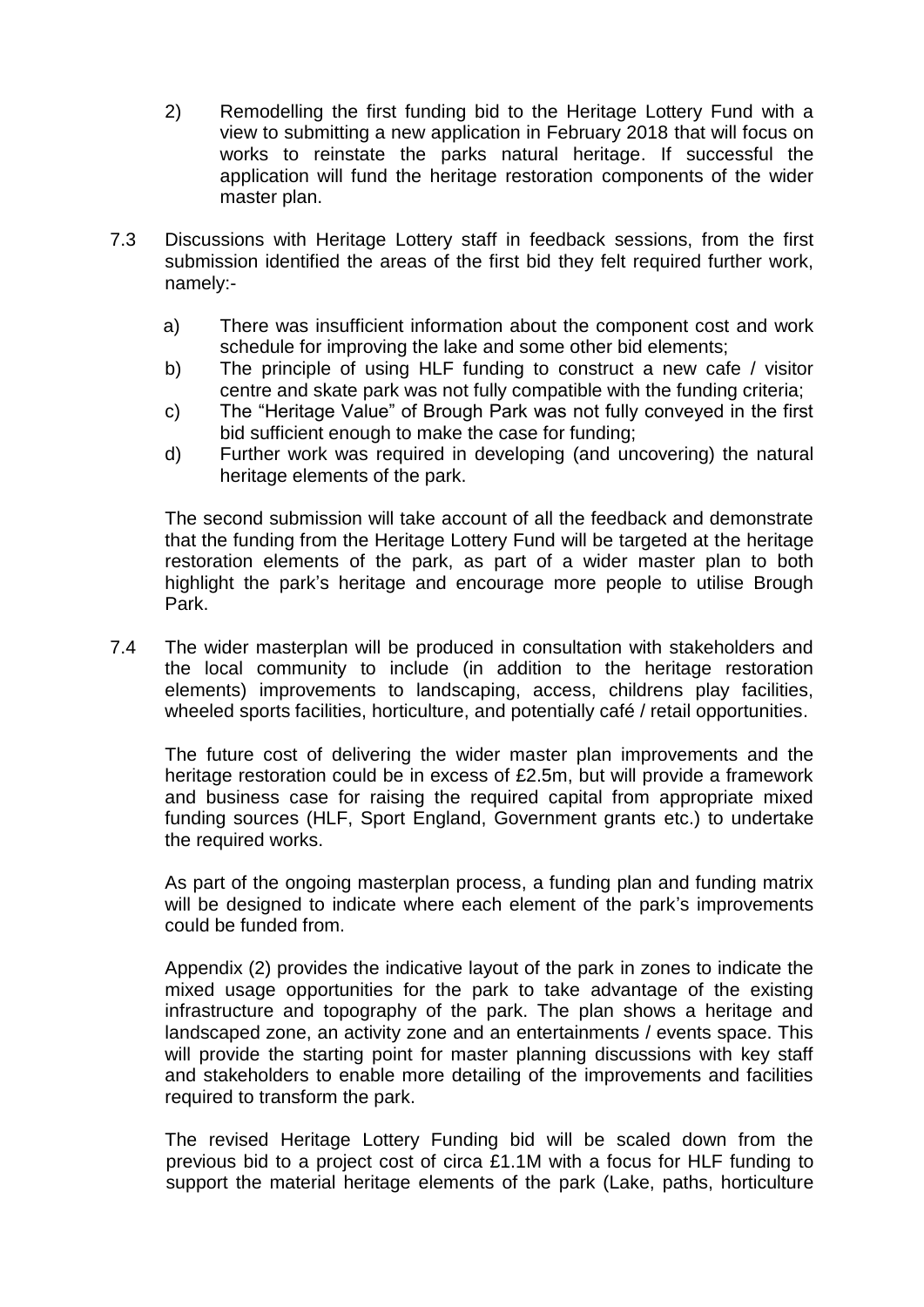and some play facilities) as well as developing an evidence based plan for maximising usage of the park and developing a voluntary workforce to support sustainable maintenance.

7.5 The revised HLF bid will combine a number of the elements submitted as part of the first HLF bid and provide a focus on two key areas:-

## a) **Restoring the park's heritage**

This will focus more on the heritage restoration of the Brough Park, including lake restoration, horticultural improvements and work to paths, landscaping and access around the park;

## **b) Appropriate facilities to encourage wider use**

Improving entry points and access around the park, opening up unused spaces, together with signage and some new play facilities will be included in the bid to encourage more usage of the park by residents and visitors.

7.5 At this stage, and using the data, consultation and information gathered in the stage one submission a draft budget has been prepared (Appendix 3). There are elements (and costings) contained in the first stage bid that will be carried forward into the second bid attempt, including the restoration of the Lake and key horticultural improvements.

The cost projections will be reviewed and further evidenced between November 2017 and January 2018 as the details and specification of the required works evolve. At this stage Officers are confident the overall cost of the heritage restoration elements can be contained within the region of £1.1M.

### **8.0 Financial Justification and Business Case**

- 8.1 In progressing with the Heritage Lottery Fund application the Council has the opportunity to reduce the impact of some future capital and revenue cost liabilities for Brough Park. There are a number of future capital cost liabilities within the park that will need to be addressed for environmental, quality and health and safety reasons, at some point in the next 2 to 5 years. Specifically, surveys have identified the need to desilt the lake, restore the water flow and restore the banks to the lake. There are also emerging requirements to undertake essential works to paths, trees and landscaping beyond the current annual maintenance programmes. The existing play facilities are approaching the end of their lifespan and will be due for upgrading to maintain a good quality level of service. The current skate park is outdated and maintenance work to minimise health and safety risks is increasing annually.
- 8.2 Table 1.0 provides an indicative cost, anticipated over the next 2 to 5 years, for the restoration and replacement of key elements of the park.

| <b>Key works Required</b>                          | <b>Estimated cost</b> |
|----------------------------------------------------|-----------------------|
| Desilting of lake and minimal remodelling of banks | £150,000              |
| Landscaping, including tree works                  | £15,000               |
| Path modelling / resurfacing                       | £50,000               |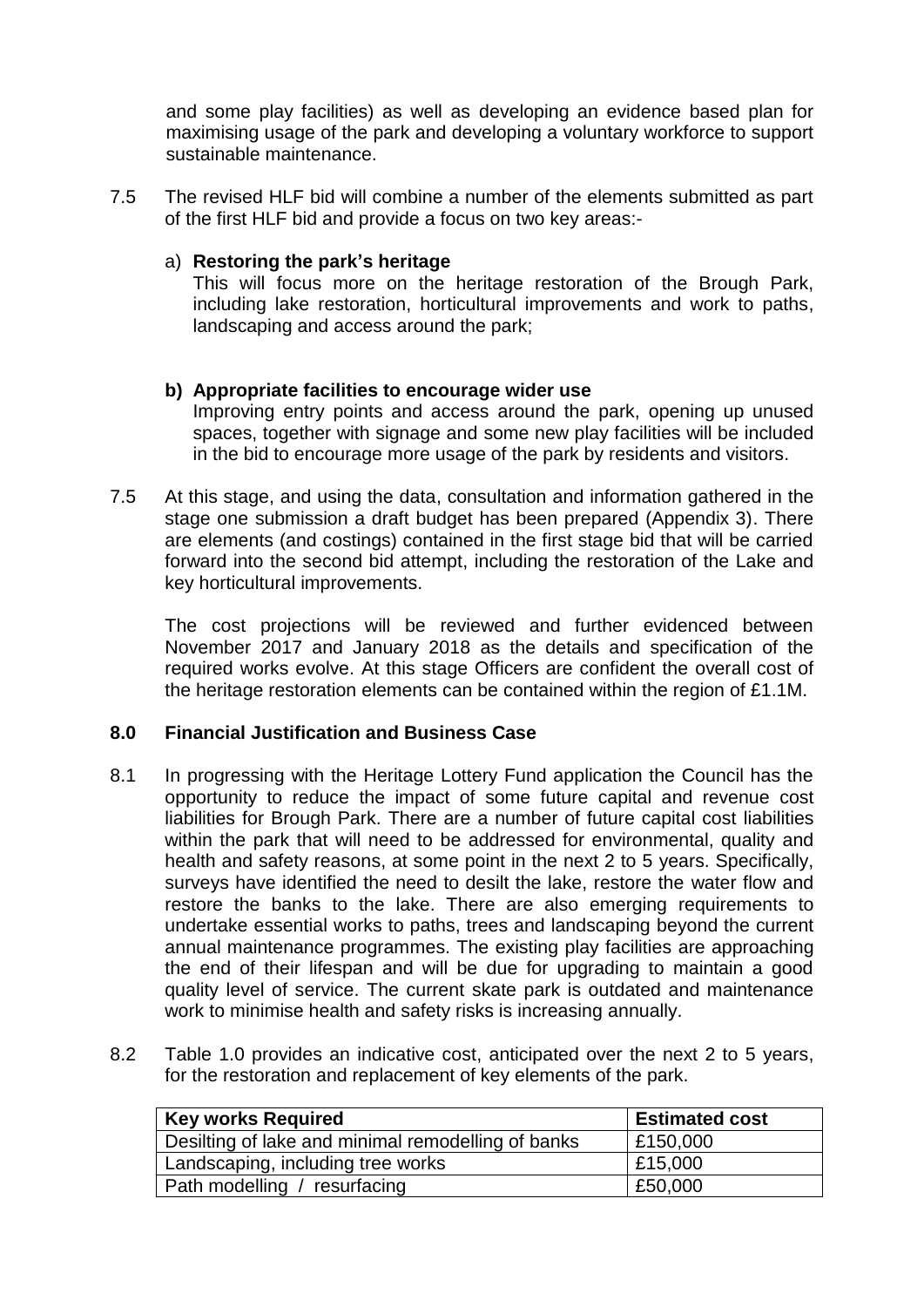| Skate park replacement (similar size, ideally larger)     | £75,000     | (ideally)        |
|-----------------------------------------------------------|-------------|------------------|
|                                                           | £100,000)   |                  |
| Childrens Play Ground Replacements (similar size, E50,000 |             | <i>(ideally)</i> |
| ideally larger)                                           | £80-90,000) |                  |
| <b>Total</b>                                              | £340,000    |                  |

Table 1.0

- 8.3 The costs of the future capital works (excluding inflation) is estimated to be in the region of £340,000.This sum would only cover basic landscape restoration and a like for like replacement of play facilities and de-silting /bank restoration of the lake.
- 8.4 The opportunity to make to a submission to the Heritage Lottery Fund, (and other funding agencies) where Council funds are used as leverage or match funding, enables essential works to be undertaken, while adding other improvements and wider significant value to the park. Contributing to a funding application should allow delivery of other key improvements to park access, lighting, wider landscaping, and some event infrastructure and signage to modernise some elements of the park. A successful Heritage Lottery bid with a contribution from the Council creates the opportunity to provide improvements to the value of around £1.1m. This would represent new external investment of approximately £900,000 assuming a Council and partner contribution to the bid of between £150,000 to £200,000.
- 8.5 Shaped by a masterplan for the park and using the same leverage funding approach, applications to other funding agencies would allow for other external investment and wider improvements to the Skate Park and other facilities beyond what the Council would be able to achieve by itself.
- 8.6 To further support developments for the park, officers will be seeking developer contributions from local housing developments, through section 106 agreements. Funding from these agreements, where it is deemed appropriate through planning policy, could be used to support the cost of open space and play facility provision on Brough Park as part of the masterplan.

# **9.0 Project Planning**

- 9.1 Appendix 4 provides a headline project plan indicating the key stages, timeline and tasks required to deliver the revised HLF bid.
- 9.2 A stakeholder group involving Council officers, members of the town council, friends of Brough Park, and other local organisations has met to review the current draft masterplan and HLF submission. Subsequent meetings and consultation activities will prevail including a web based platform which will invite comments and suggestions for park improvements between October 2017 and January 2018